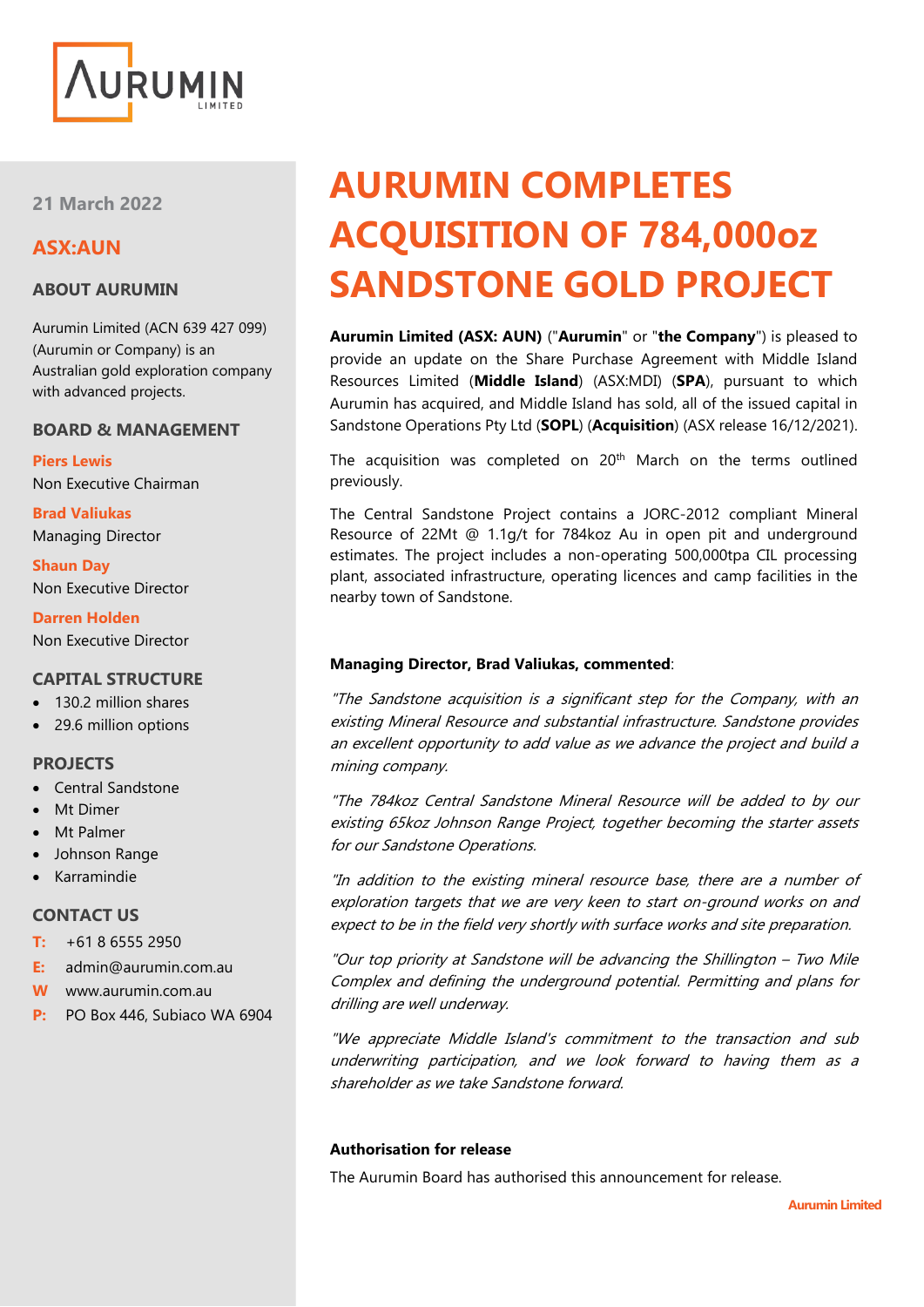

#### **Subscribe for Announcements**

To keep abreast of the Company's latest announcements and developments available to investors, please subscribe to our mailing list at<https://aurumin.com.au/contact/> .

## **For further information please contact**

**Brad Valiukas Managing Director T:** +61 (8) 6555 2950 **E** [admin@aurumin.com.au](mailto:admin@aurumin.com.au) **W** [www.aurumin.com.au](http://www.aurumin.com.au/)

#### **Competent Person Statement**

The information in this announcement that relates to exploration results and mineral resources for the Sandstone Project which the Company has acquired were first released in the Company's announcement dated 15 December 2021. The Company confirms that it is not aware of any new information or data that materially affects the information included in the announcement and confirms that all material assumptions and technical parameters underpinning the estimates in the relevant market announcement continue to apply and have not materially changed.

| <b>Sandstone Mineral Resources, 09 December 2021</b>                                                |                  |               |         |                 |               |         |               |                    |         |
|-----------------------------------------------------------------------------------------------------|------------------|---------------|---------|-----------------|---------------|---------|---------------|--------------------|---------|
|                                                                                                     | <b>Indicated</b> |               |         | <b>Inferred</b> |               |         | <b>Total</b>  |                    |         |
| <b>Deposit</b>                                                                                      | <b>Tonnes</b>    | Grade         | Au      | <b>Tonnes</b>   | Grade         | Au      | <b>Tonnes</b> | Grade              | Au      |
|                                                                                                     | (kt)             | $(q/t \, Au)$ | (oz)    | (kt)            | $(q/t \, Au)$ | (oz)    | (kt)          | $(q/t \text{ Au})$ | (oz)    |
| Sandstone Open Pit Deposits - Summary Mineral Resource Estimates (2012 JORC Code) at 0.5g/t cut-off |                  |               |         |                 |               |         |               |                    |         |
| Two Mile Hill                                                                                       | 1.901            | 1.1           | 66,000  | 178             | 0.8           | 5.000   | 2,078         | 1.1                | 71,000  |
| Shillington                                                                                         | 1,440            | 1.2           | 57,200  | 830             | 1.1           | 29,300  | 2,270         | 1.2                | 86,500  |
| Wirraminna                                                                                          | 300              | 1.3           | 12,100  | 280             | 1.1           | 9,700   | 580           | 1.2                | 21,800  |
| Old Town Well                                                                                       | 282              | 1.0           | 8.800   | 68              | 0.6           | 1.400   | 351           | 0.9                | 10,100  |
| Plum Pudding                                                                                        | 384              | 1.1           | 13,100  | 35              | 0.9           | 1,000   | 419           | 1.1                | 14,100  |
| Eureka                                                                                              | 340              | 0.9           | 9.700   | 221             | 0.9           | 6.500   | 561           | 0.9                | 16,200  |
| <b>Twin Shafts</b>                                                                                  | 149              | 1.0           | 4.700   | 37              | 0.7           | 900     | 186           | 0.9                | 5.600   |
| Goat Farm                                                                                           |                  |               |         | 398             | 1.0           | 13,200  | 398           | $\mathbf{1}$       | 13,200  |
| McIntyre                                                                                            | 496              | 1.2           | 19,400  | 67              | 0.9           | 1.900   | 562           | 1.2                | 21,300  |
| Ridge                                                                                               | 173              | 1.2           | 6.700   | 67              | 1.9           | 4.000   | 240           | 1.4                | 10,700  |
| McClaren                                                                                            | 236              | 1.4           | 10,600  | 60              | 1.7           | 3,200   | 296           | 1.5                | 13,800  |
| <b>Open Pit Subtotal</b>                                                                            | 5,701            | 1.1           | 208,300 | 2,241           | 1.0           | 76,100  | 7,941         | 1.1                | 284,300 |
| Sandstone Underground Deposits - Summary Mineral Resource Estimates (2012 JORC Code)                |                  |               |         |                 |               |         |               |                    |         |
| Two Mile Hill Deeps -<br>Tonalite                                                                   |                  |               |         | 14,000          | 1.1           | 480,000 | 14,000        | 1.1                | 480,000 |
| Two Mile Hill Deeps -<br><b>BIF</b>                                                                 |                  |               |         | 200             | 3.1           | 20,000  | 200           | 3.1                | 20,000  |
| <b>Underground Subtotal</b>                                                                         |                  |               |         | 14,200          | 1.1           | 500.000 | 14,200        | 1.1                | 500.000 |
| <b>TOTAL</b>                                                                                        | 5,701            | 1.1           | 208,300 | 16,220          | 1.2           | 569,600 | 22,141        | 1.1                | 784,300 |

## **Central Sandstone Gold Project – Mineral Resource Table**